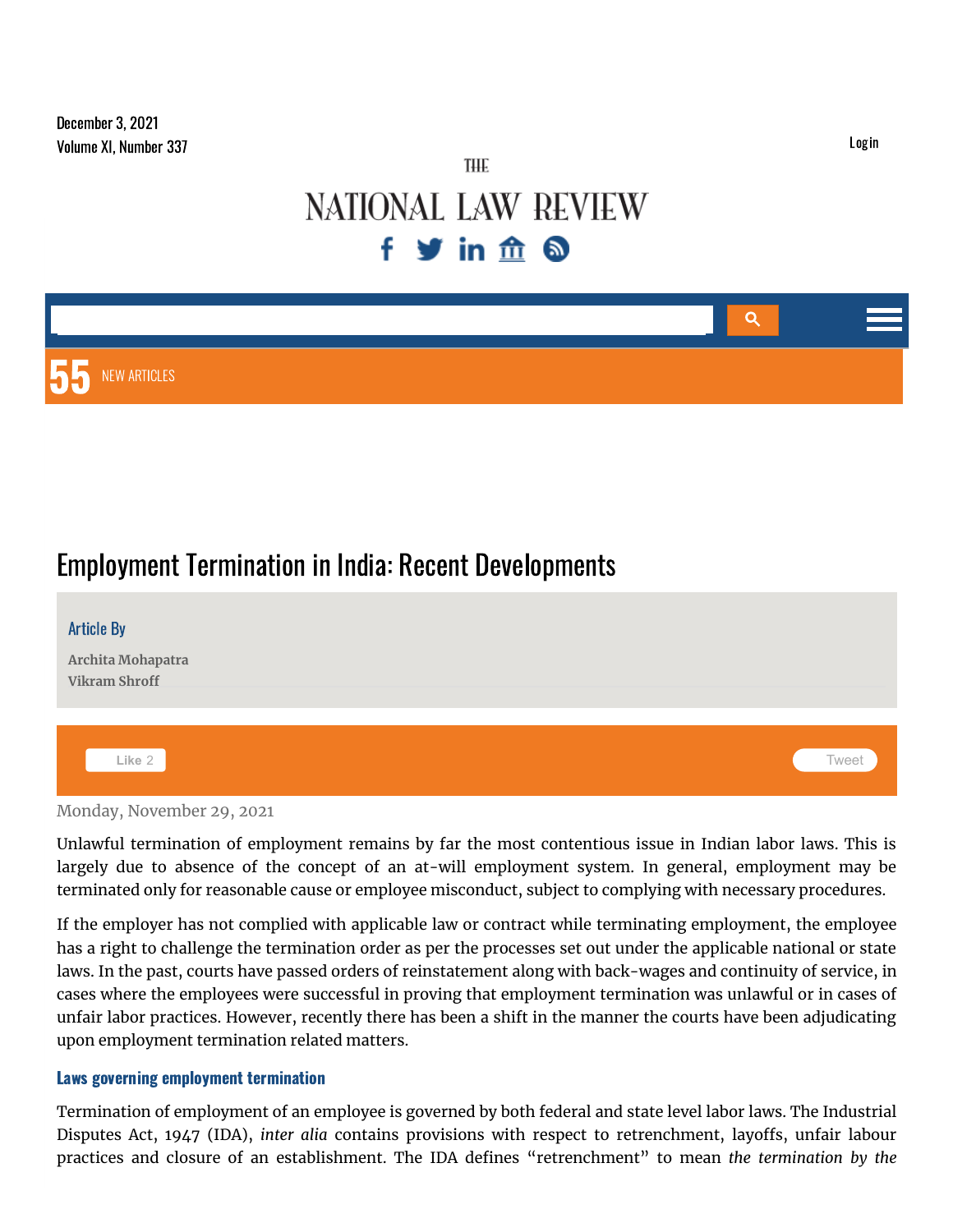employer of the service of a workman for any reason whatsoever other than as a result of a punishment inflicted by way *of disciplinary action*. Retrenchment excludes:

- 1. voluntary retirement of the workman;
- 2. retirement of the workman on reaching the age of superannuation (as per the terms of contract);
- 3. termination as a result of non-renewal of the contract; and
- 4. termination on the grounds of continued ill-health.

The IDA applies only to individuals categorized as "workmen"[1], which excludes persons who are employed in a managerial or administrative capacity, or supervisors who draw a monthly salary exceeding INR 10,000 (approx. US\$ 130).

Section 25F of the IDA provides three conditions which precedent to retrenchment of workmen who have completed continuous service of at least one year (240 days). The employer is required to:

- 1. give one month's notice or pay in lieu thereof, indicating the reasons for retrenchment;
- 2. pay retrenchment compensation (severance) equivalent to 15 days' average pay for every completed year of service or any part thereof in excess of six months; and
- 3. give a notice to the labour authorities in the prescribed format.

Section 25N of the IDA requires the employer of a factory to obtain prior government permission for retrenchment. Section 25G of the IDA provides for the principle of last-in-first-out (LIFO) to be followed, wherein the employer shall ordinarily retrench the workman who was the last person to be employed in that category, unless for reasons to be recorded the employer retrenches any other workman. Besides the IDA, the Model Standing Orders under the Industrial Employment (Standing Orders) Act, 1946 also contain provisions on employment termination. Additionally, any termination provisions under the state-specific shops and establishments acts also need to be complied with by the employer<sup>[2]</sup>. Some of the new shops and establishments acts which have been based on the Model Shops and Establishment (Regulation of Employment and Conditions of Service) Bill, 2016 such as those for Maharashtra (Mumbai & Pune), Gujarat (Ahmedabad) and Uttarakhand (DehraDun), have done away with the employment termination provisions.

The employer is also required to ensure compliance with the terms on the individual employment contract and HR policies prior to terminating employment.

Previously, courts were of the view that if the employer terminates the service illegally and the termination is motivated, the termination may amount to unfair labor practice and in such circumstances, reinstatement being the normal rule, it should be followed with full back wages.<sup>[3]</sup>

## Recent case laws on unlawful termination

The Supreme Court (SC) has recently adjudicated upon an issue of whether the termination of the respondent

(employee) by the appellant (bank) was justified under the law.<sup>[4]</sup> The court opined that the employee is not entitled for reinstatement. It relied upon certain precedents to state that violation of Section 25F of the IDA does not automatically entail in reinstatement with back wages. Further, it added that "*the relief to be granted depends on the facts of individual cases*". Instead of reinstatement, the SC awarded compensation of INR 5 lakhs to the employee.

The SC held in another significant case that *"reinstatement cannot be automatic and if the transgression of Section 25F is established, then suitable compensation would be the appropriate remedy". [5]*In this case, the appellant was a daily wage employee in the Public Works Department (PWD) who had allegedly been terminated without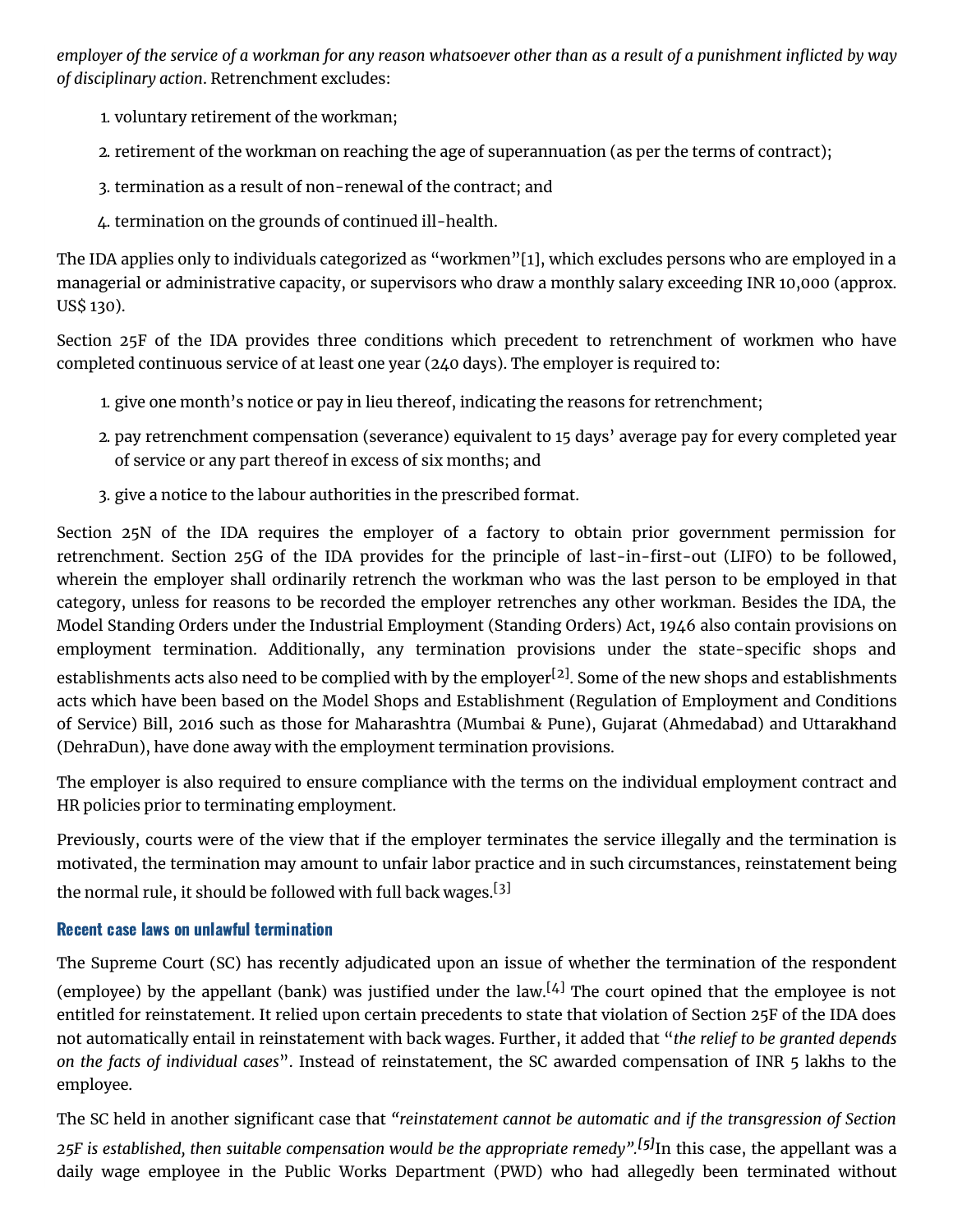following the due procedure laid down in Section 25F of the IDA. Further, unfair labor practice was claimed on the part of the employer since certain junior workers were retained while the appellant employee was terminated, although the appellant employee could not adduce convincing evidence to establish retention of junior workers. In such circumstances, the SC held that: *"there may be cases where termination of a daily-wage* worker is found to be illegal on the ground that it was resorted to as unfair labour practice or in violation of the principle of last come first go viz. while retrenching such a worker daily wage juniors to him were retained. There may also be a situation that persons junior to him were regularised under some policy but the workman concerned terminated. In such circumstances, the terminated worker should not be denied reinstatement unless there are some other weighty reasons for adopting the course of grant of compensation instead of reinstatement. In such cases, reinstatement should be the rule and only in exceptional cases for the reasons stated to be in writing, such a relief can be denied."

The Supreme Court of India (SC) has recently held that *"reinstatement with full back wages is not automatic in every*

*case, where termination/dismissal is found to be not in accordance with procedure prescribed under law".* [6] In this case, the respondent was in effective service of the employer (bank) for six years until 1991 and had attained age of superannuation, so the court deemed it appropriate to award the employee a lump sum monetary compensation of INR 15 lakhs.

### Employment termination under the new IR Code

In September 2020, India enacted the Industrial Relations Code, 2020 (IR Code) which subsumes three (3) laws pertaining to industrial relations, being the: i) Industrial Disputes Act, 1947 (IDA), ii) Trade Unions Act, 1926, and iii) Industrial Employment (Standing Orders) Act, 1946.

While the IR Code is not yet in effect, the provisions with respect to layoff and retrenchment have generally been retained. However, the IR Code has increased the applicability threshold for provisions relating to requirement of government permission for termination (retrenchment) of employment to 300 workers on an average per working day in the preceding 12 months. Additionally, in case of retrenchment of a worker, the employer will be required to deposit 15 days' wages to the Worker Reskilling Fund to be set up by the government once the IR Code is made effective. Finally, penalty for non-compliance of the IR Code has been increased significantly, with the maximum amount being INR 2 million (approx. US\$ 2,670).

#### Conclusion

Some of the recent case laws on employment termination demonstrate a critical shift in the judicial mindset on dealing with claims or unlawful termination or unfair labour practices on the part of employers. These developments are seen positively by employers, although they are advised to watch out for this space as the new labour codes unfold in India.

#### **FOOTNOTES**

### $[1]$  Section 2(s) of the IDA:

(s) "workman" means any person (including an apprentice) employed in any industry to do any manual, unskilled, skilled, technical, operational, clerical or supervisory work for hire or reward, whether the terms of employment be express or implied, and for the purposes of any proceeding under this Act in relation to an industrial dispute, includes any such person who has been dismissed, discharged or retrenched in connection with, or as a consequence of, that dispute, or whose dismissal, discharge or retrenchment has led to that dispute, but does not include any such person--

(i) who is subject to the Air Force Act, 1950 (45 of 1950), or the Army Act, 1950 (46 of 1950). or the Navy Act, 1957 (62 of *1957); or*

(ii) who is employed in the police service or as an officer or other employee of a prison; or

*(iii) who is employed mainly in a managerial or administrative capacity; or*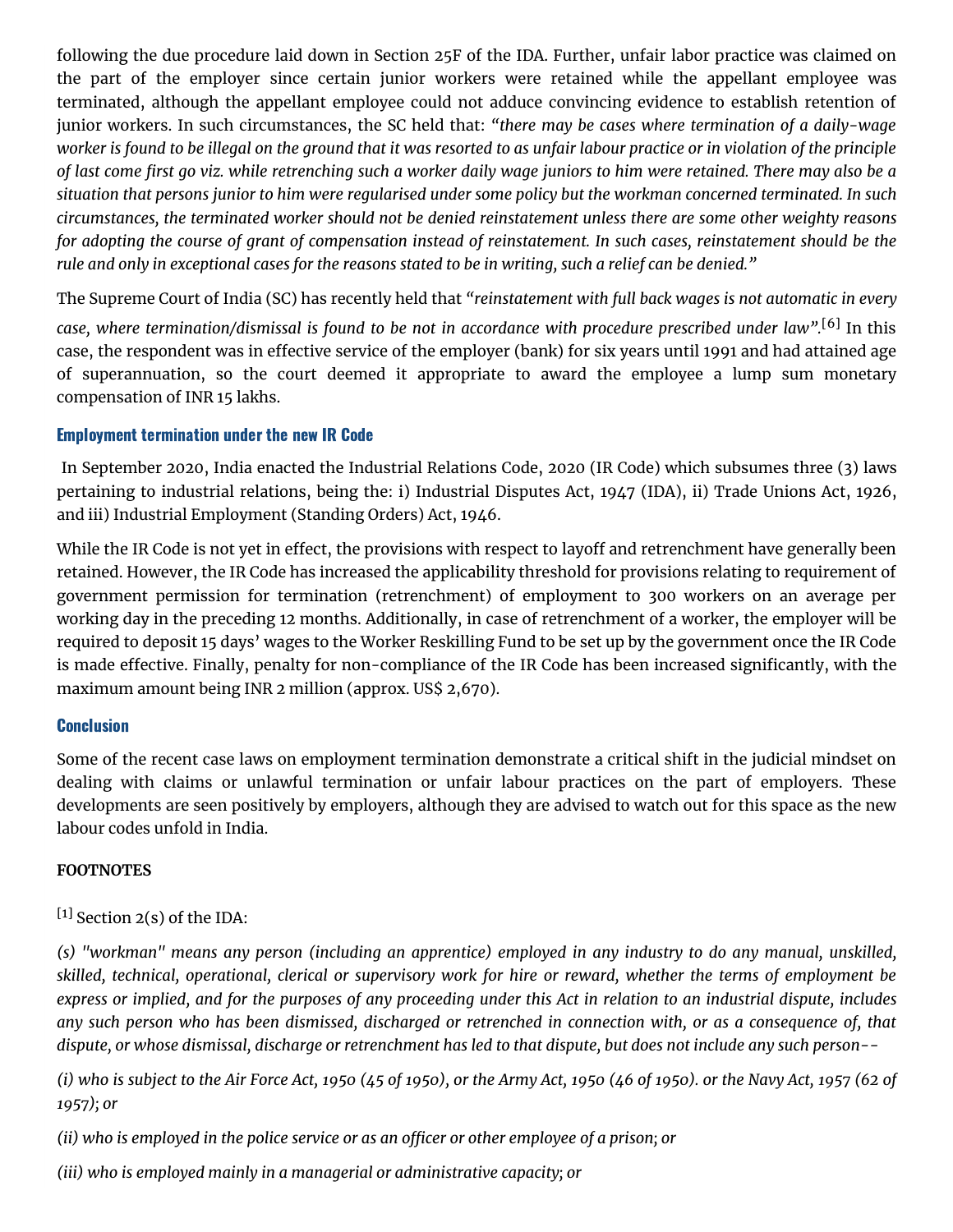(iv) who, being employed in a supervisory capacity, draws wages exceeding ten thousand rupees per mensem or exercises, either by the nature of the duties attached to the office or by reason of the powers vested in him. functions *mainly of a managerial nature.*

<sup>[2]</sup> Certain states have provided exemptions to certain category of employees from the purview of the law or certain provisions of the law.

<sup>[3]</sup> Hindustan Tin Works Pvt Ltd. v. The Employees of Hindustan Tin Works Pvt Ltd and Ors (AIR 1979 SC 75

- [4] Madhya Bharat Gramin Bank v. Panchamlal Yadav [2021] SCC Online 759
- [5] Ranbir Singh V. Executive Engineer P.W.D [2021] SCC Online 670
- [6] Allahabad Bank and Ors. v. Krishan Pal Singh [2021] SCC Online 751

Nishith Desai Associates 2021. All rights reserved.

National Law Review, Volume XI, Number 333

# $f$  y in  $8$  6  $\sim$  0  $3$   $\leq$

[PRINTER-FRIENDLY](https://www.natlawreview.com/print/article/employment-termination-india-recent-developments) EMAIL THIS [ARTICLE](https://www.natlawreview.com/printmail/article/employment-termination-india-recent-developments) [DOWNLOAD](https://www.natlawreview.com/printpdf/159475) PDF REPRINTS & [PERMISSIONS](https://www.natlawreview.com/reprints-and-permissions)

### RELATED LEGAL HEADLINES

#### Global [Employment](https://www.natlawreview.com/article/global-employment-law-update-part-3-estonia-to-ireland) Law Update - Part 3: Estonia to Ireland

*By [McDermott](https://www.natlawreview.com/author/mcdermott-will-emery) Will & Emery*

#### U.S. [Whistleblower](https://www.natlawreview.com/article/us-whistleblower-law-can-help-hold-infosys-accountable-where-indian-law-cannot) Law Can Help Hold Infosys Accountable Where Indian Law Cannot *By [Maraya](https://www.natlawreview.com/author/maraya-best) Best*

#### India's New Labor Codes: [Comparison](https://www.natlawreview.com/article/india-s-new-labor-codes-comparison-employee-v-worker) of Employee v. Worker

*By [Sayantani](https://www.natlawreview.com/author/sayantani-saha) Saha*

### Update on Proposed Law on [Employment](https://www.natlawreview.com/article/update-proposed-law-employment-local-candidates-gurugram-gurgaon) of Local Candidates in Gurugram (Gurgaon)

*By [Sayantani](https://www.natlawreview.com/author/sayantani-saha) Saha*

TRENDING LEGAL ANALYSIS

#### [Amicus](https://www.natlawreview.com/article/amicus-briefs-osha-and-sixth-circuit) Briefs, OSHA, and the Sixth Circuit

*By Squire Patton Boggs (US) LLP*

#### Mexico's New [Minimum](https://www.natlawreview.com/article/mexico-s-new-minimum-wage-2022) Wage for 2022

*By Ogletree, Deakins, Nash, Smoak & Stewart, P.C.*

## Present But Not Accounted For: NYSE Amends Treatment Of [Abstentions](https://www.natlawreview.com/article/present-not-accounted-nyse-amends-treatment-abstentions-certain-shareholder-votes) In Certain...

*By Nelson Mullins*

#### ALERT: New State Privacy [Requirements](https://www.natlawreview.com/article/alert-new-state-privacy-requirements-mortgages-funded-after-december-1-2021) for Mortgages Funded After December 1, 2021

*By Bradley Arant Boult Cummings LLP*